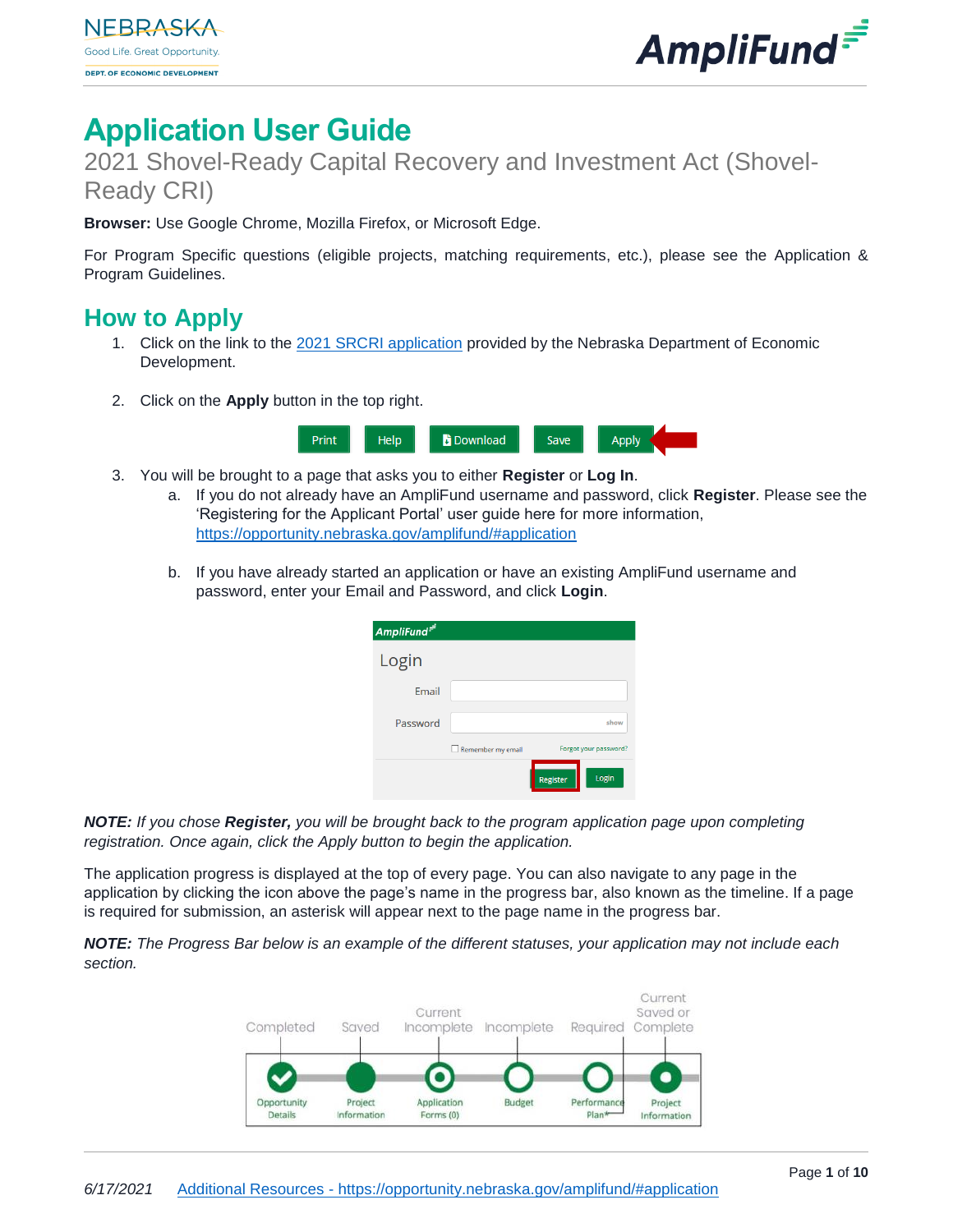

# **2021 Shovel-Ready Capital Recovery and Investment Act (SRCRI)**

## **Application Progress Bar (Timeline)**

*NOTE: You do not need to complete the timeline sections in order.* 



# **Project Information Section**

## **Application Information**

4. In the **Application Information** section, enter in your Application Name and Award/Contribution Amounts for the expected project.

| Application Information                                |                         |                           |
|--------------------------------------------------------|-------------------------|---------------------------|
| Application Name*                                      | <b>Test Application</b> | <b>Project Name</b><br>⊞✔ |
| How much are you requesting from the funder?           |                         |                           |
| Award Requested*                                       | \$0.00                  | <b>Grant Funds</b>        |
| How much are you planning to contribute to the budget? |                         |                           |
| Cash Match Requirement                                 | $$0.00$ $\bullet$       |                           |
| Cash Match Contributions*                              | \$0.00                  | Cash Match                |
| <b>Total Award Budget</b>                              | \$0.00                  |                           |

#### **Requirements**

**Application Name:** [Name of Organization][Brief Project Name] e.g. AnyNon-Profit Museum Renovation

#### **Award Requested (Grant Funds) Maximum:** \$15,000,000

*NOTE: The minimum and maximum award amounts depend on the total cost of your capital project. See the Application Guidelines for more information.*

**Cash Match Minimum:** 100% of Award Requested

## **Primary Contact Information**

The fields in the **Primary Contact Information** section will auto-fill with the details provided from when you registered. If the Primary Contact person is someone other than yourself, complete the correct Name and details in the required fields (replacing your information with the appropriate contact).

*NOTE: The Primary Contact Information is the Primary Contact for the Applicant Organization for this application.* 

\*Fields marked with an asterisk are required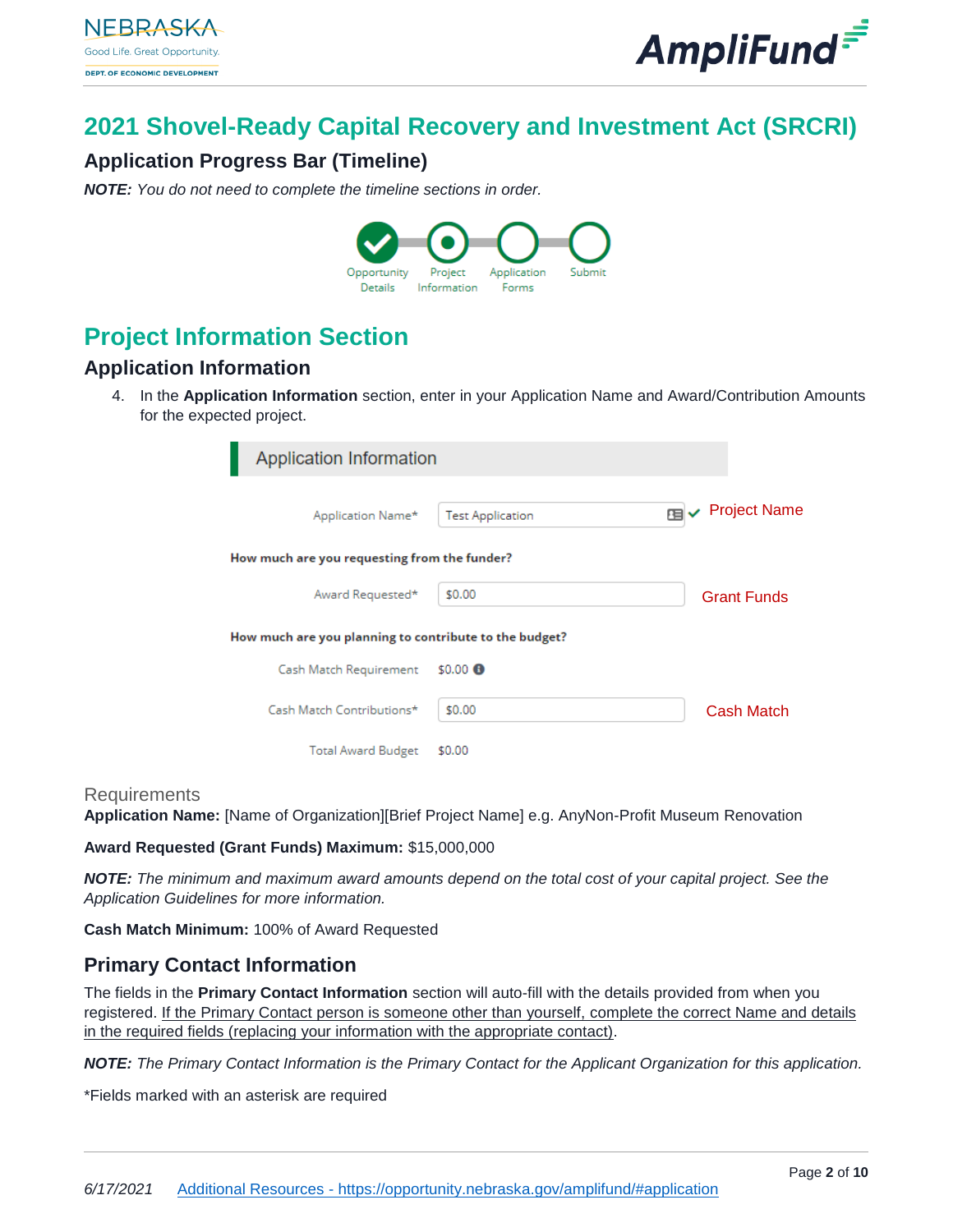



- 5. Enter the first and last name of the Primary Contact person in the **Name** field.
- 6. Enter the email address of the Primary Contact person in the **Email Address** field.
- 7. Enter the number and street name in the **Address Line 1** field.
- 8. Populate the **City, State/Province** and **Postal Code** fields accordingly.
- 9. Enter the **Phone Number** of the Primary Contact.
- 10. Once all required fields are populated, please click **Mark as Complete**.

*NOTE: In order to successfully submit an application, all sections must be Marked as Complete. A green circle with a white checkmark will appear in the timeline when a section has been Marked as Complete.*



11. To move onto the next part of the application, click **Save and Continue**.

| Save<br>√ Mark as Complete         |                   | Save & Continue |  |  |
|------------------------------------|-------------------|-----------------|--|--|
|                                    |                   |                 |  |  |
| <b>Primary Contact Information</b> |                   |                 |  |  |
| Name*                              | John Doe          |                 |  |  |
| Email Address*                     | john.doe@test.com |                 |  |  |
| Address Line 1*                    | 123 Main St       |                 |  |  |
| Address Line 2                     |                   |                 |  |  |
| City*                              | Lincoln           |                 |  |  |
| State/Province*                    | <b>NE</b>         |                 |  |  |
| Postal Code*                       | 68505             |                 |  |  |
| <b>Phone Number</b>                | 4021234567        |                 |  |  |

# **Application Forms Section**

12. To navigate to the Forms section, click on the **Application Forms** timeline icon at the top.

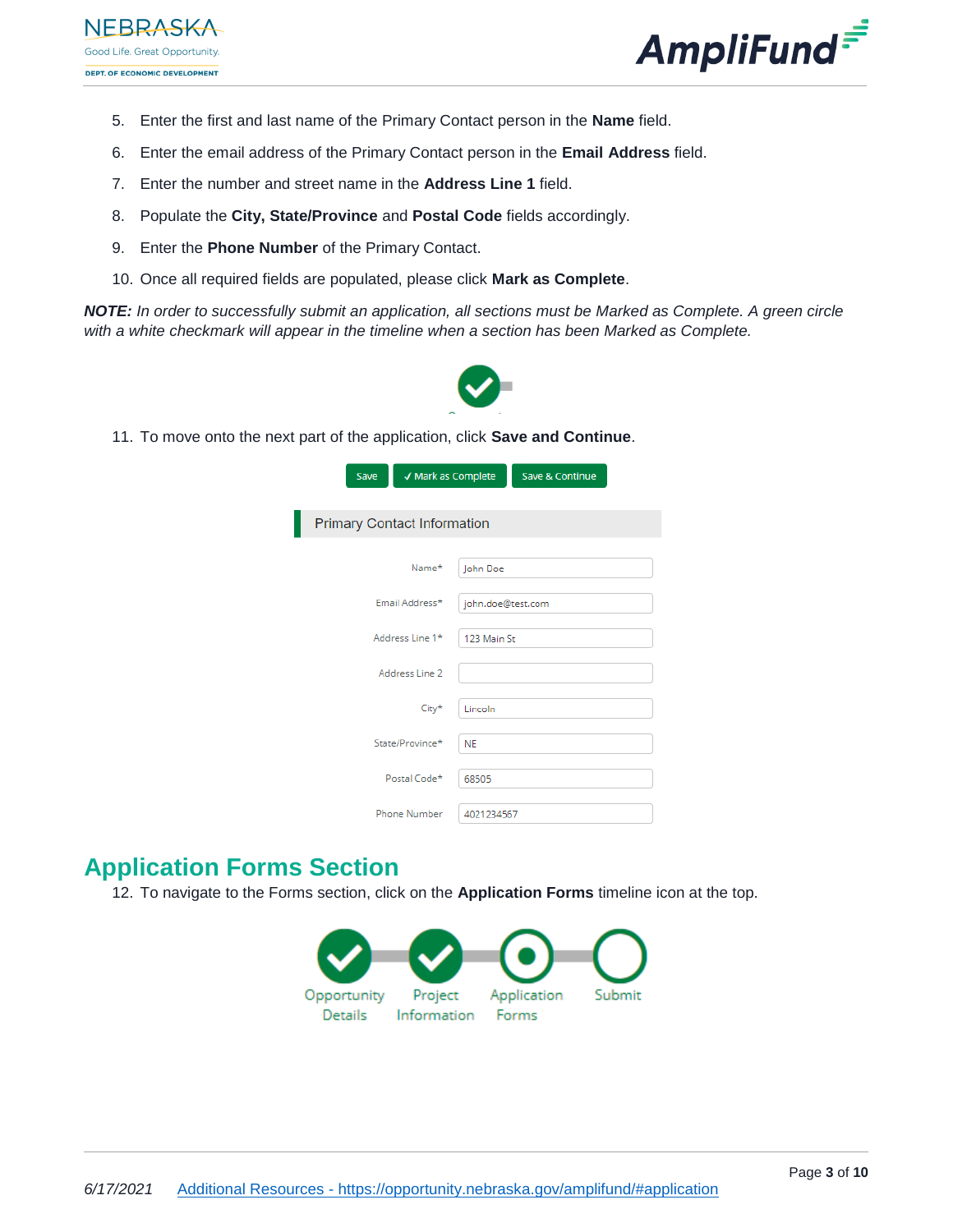



| Forms                                                                                                                                                                                                                                                                                                                                                                                                                                                                                            |               |       | Help Download Save & Continue |
|--------------------------------------------------------------------------------------------------------------------------------------------------------------------------------------------------------------------------------------------------------------------------------------------------------------------------------------------------------------------------------------------------------------------------------------------------------------------------------------------------|---------------|-------|-------------------------------|
|                                                                                                                                                                                                                                                                                                                                                                                                                                                                                                  |               |       |                               |
| Name                                                                                                                                                                                                                                                                                                                                                                                                                                                                                             | <b>Status</b> | Print |                               |
| Shovel-Ready Application                                                                                                                                                                                                                                                                                                                                                                                                                                                                         | New           | е     |                               |
| $\begin{array}{ c c c c }\hline \text{(K)} & \text{(K)} \\\hline \text{(K)} & \text{(K)} \\\hline \text{(K)} & \text{(K)} \\\hline \text{(K)} & \text{(K)} \\\hline \text{(K)} & \text{(K)} \\\hline \text{(K)} & \text{(K)} \\\hline \text{(K)} & \text{(K)} \\\hline \text{(K)} & \text{(K)} \\\hline \text{(K)} & \text{(K)} \\\hline \text{(K)} & \text{(K)} \\\hline \text{(K)} & \text{(K)} \\\hline \text{(K)} & \text{(K)} \\\hline \text{(K)} & \text{(K)} \\\hline \text{(K)} & \text$ |               |       | $1 - 1$ of 1 items            |

- Each form needs to be clicked on, filled in per the instructions supplied on the respective form, and then **Marked as Complete** when finished.
- If you have partially completed an Application Form and wish to save changes and return later, please click the **Save** button on the bottom of the form you are working on.
- **Save & Continue** will move you onto the next section or form.



**The 'Status' column indicates the progress of each application form.** 

| Name                     |  |                | Status |
|--------------------------|--|----------------|--------|
| Shovel-Ready Application |  |                | New    |
| $ (>) ) $ $ 25 \sim$     |  | items per page |        |

- **New**: Application Form has not yet been clicked on. All forms will appear as 'New' the first time you access the application.
- **In Progress**: Application Form has been partially completed, and Saved.
- **Complete**: All required fields have been entered on an Application Form, and the form has been Marked as Complete.
- 13. Click on the **'Shovel-Ready Application'** form

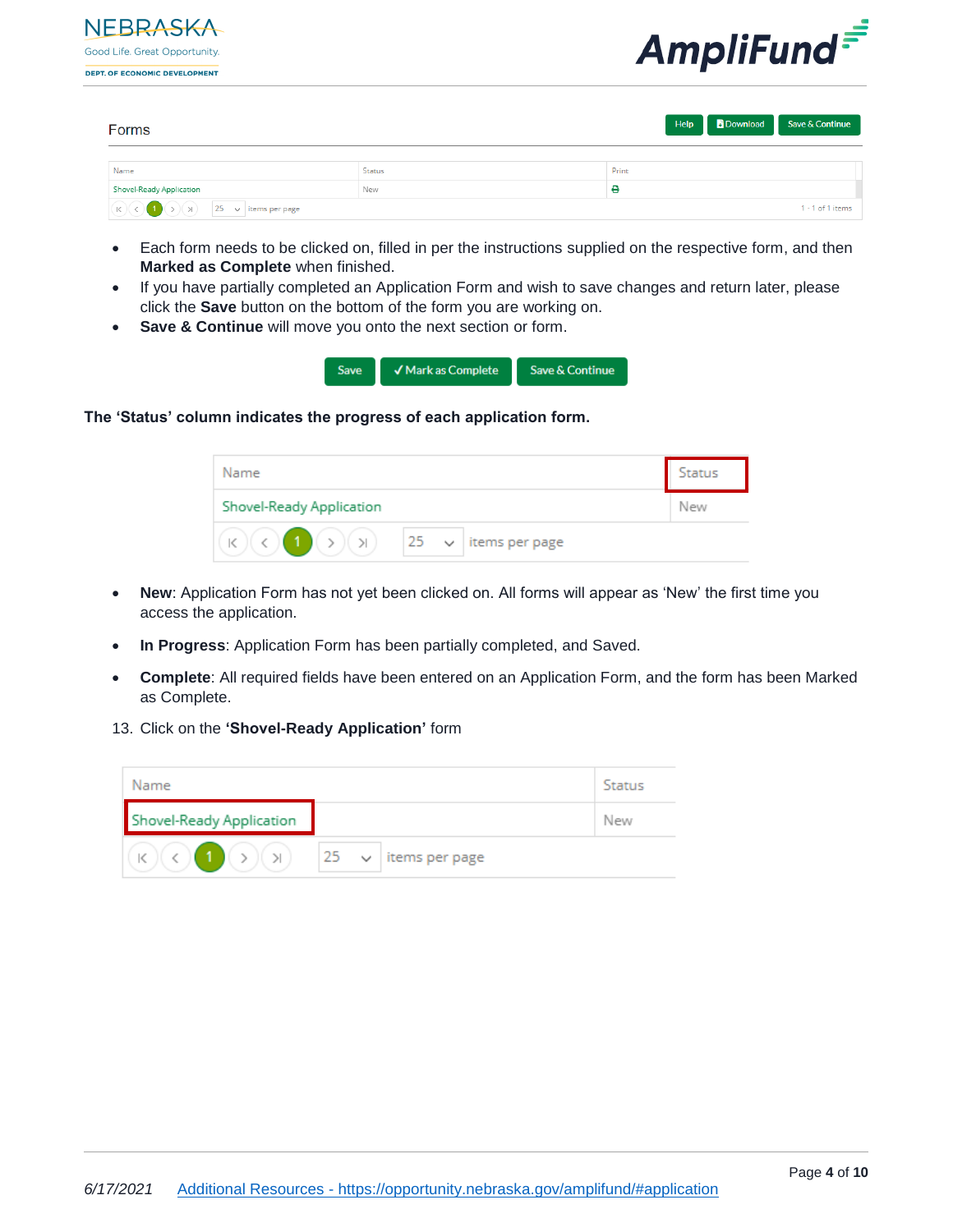



## **Form Instructions**

#### Shovel-Ready Application Form

14. Fill out the first three fields about the Primary Contact. Remember that the Primary Contact information is entered in the 'Project Information' section.

*NOTE: The Phone Number field should not have any punctuation.* 

| Primary Contact - Organization * |
|----------------------------------|
| <b>Organization Name</b>         |
| Primary Contact - Title *        |
| Title                            |
| Primary Contact - Phone Number * |
| 4021112222                       |
|                                  |

15. Complete the '**Applicant Information**' section.

# **Applicant Information**

\*The Applicant Primary Contact Information is on the previous page, Project Information section.

| Name of Applicant Organization 2 *               |  |
|--------------------------------------------------|--|
| Applicant - Phone Number (0000000000)            |  |
| 10                                               |  |
| Applicant - Extension                            |  |
| Applicant - Address Line 1 $\rlap{/}$ *          |  |
| Applicant - Address Line 2                       |  |
| Applicant - City 2 *                             |  |
| Applicant - State 2 *                            |  |
| Select an item                                   |  |
| Applicant - Postal Code 2 *                      |  |
| 5                                                |  |
| Employer Identification Number (EIN) (000000000) |  |
| 9                                                |  |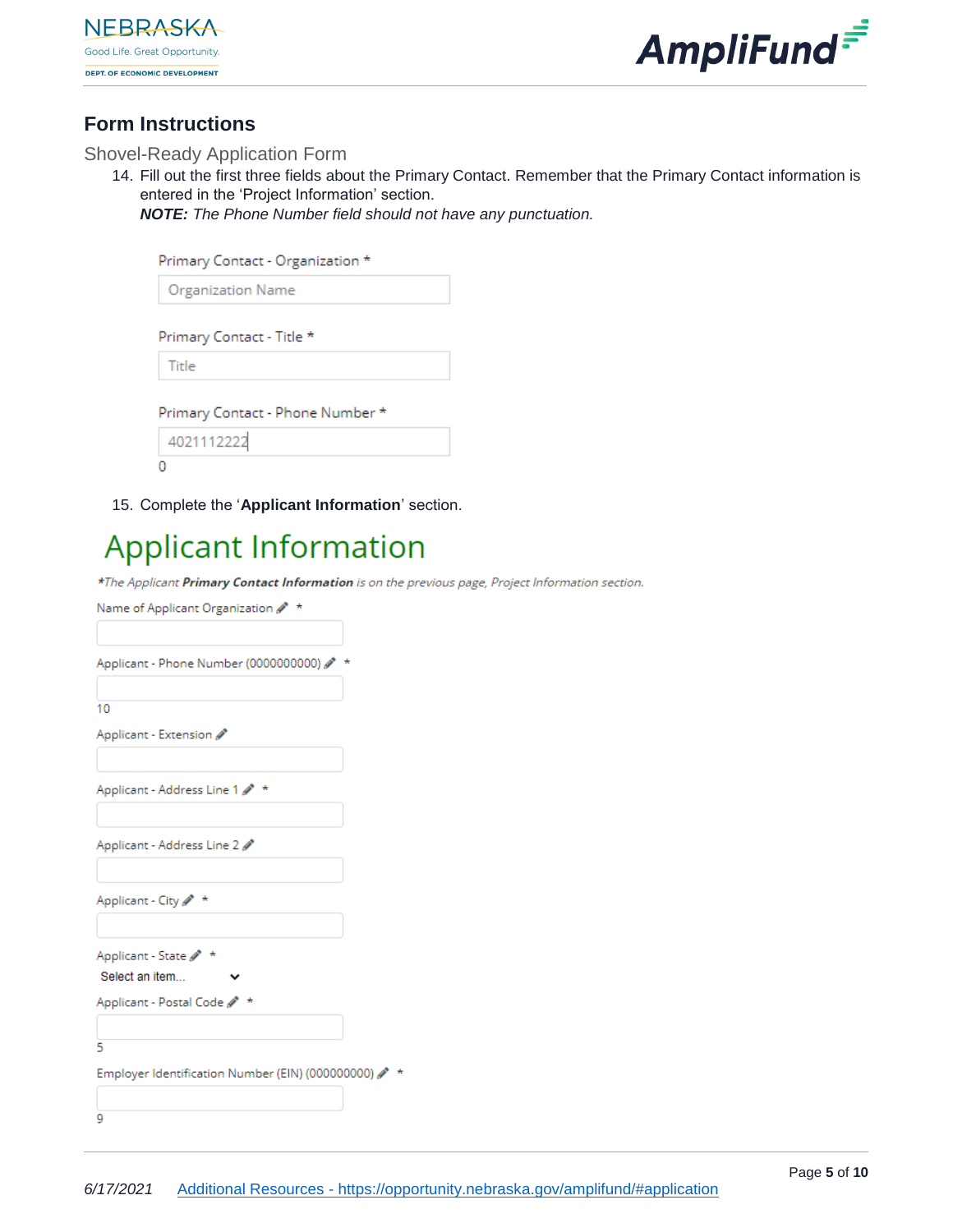



16. Complete the **Applicant Eligibility Thresholds** section.

*NOTE: Refer to the Application Guidelines for any eligibility questions.*

# **Applicant Eligibility Thresholds**

Applicant is a tax-exempt organization under section  $501(c)(3)$  of the Internal Revenue Code \*



- a. To upload a file:
	- i. Click on **'Choose File'**



ii. Use the file explorer to navigate to your saved document and click **Open.**

| <b>O</b> Open                                                                                                                        |                                                                                                                                                                |                                                                             |                                                         | $\times$                             |
|--------------------------------------------------------------------------------------------------------------------------------------|----------------------------------------------------------------------------------------------------------------------------------------------------------------|-----------------------------------------------------------------------------|---------------------------------------------------------|--------------------------------------|
| 葟                                                                                                                                    | > This PC > Documents                                                                                                                                          | $\checkmark$                                                                | Ω<br>Ō                                                  | <b>Search Documents</b>              |
| Organize $\blacktriangledown$<br>New folder                                                                                          |                                                                                                                                                                |                                                                             |                                                         | 距→<br>◙<br>$\blacksquare$            |
| OneDrive<br>This PC<br>3D Objects<br>Desktop<br>曽<br>Documents<br>Downloads<br>Music<br>Pictures<br>$\sim$<br>Videos<br>Windows (C:) | ᄉ<br>Name<br><b>Custom Office Templates</b><br><b>OneNote Notebooks</b><br>图 Nebraska Population (Places) 2010-2019                                            | Date modified<br>6/7/2021 9:10 AM<br>6/4/2021 10:21 AM<br>6/15/2021 9:26 AM | Type<br>File folder<br>File folder<br>Microsoft Excel W | Size<br>46 KB                        |
|                                                                                                                                      | File name:                                                                                                                                                     |                                                                             | <b>All Files</b><br>$\checkmark$                        | ◡                                    |
|                                                                                                                                      |                                                                                                                                                                |                                                                             | Open                                                    | Cancel<br>$\mathcal{A}^{\mathbb{Z}}$ |
|                                                                                                                                      | iii.<br>The file should show up as a green hyperlink under Choose File.<br>UPLOAD: Provide a copy of the Applicant's IRS Determination Letter *<br>Choose File |                                                                             |                                                         |                                      |

Nebraska Population (Places) 2010-2019.xlsx m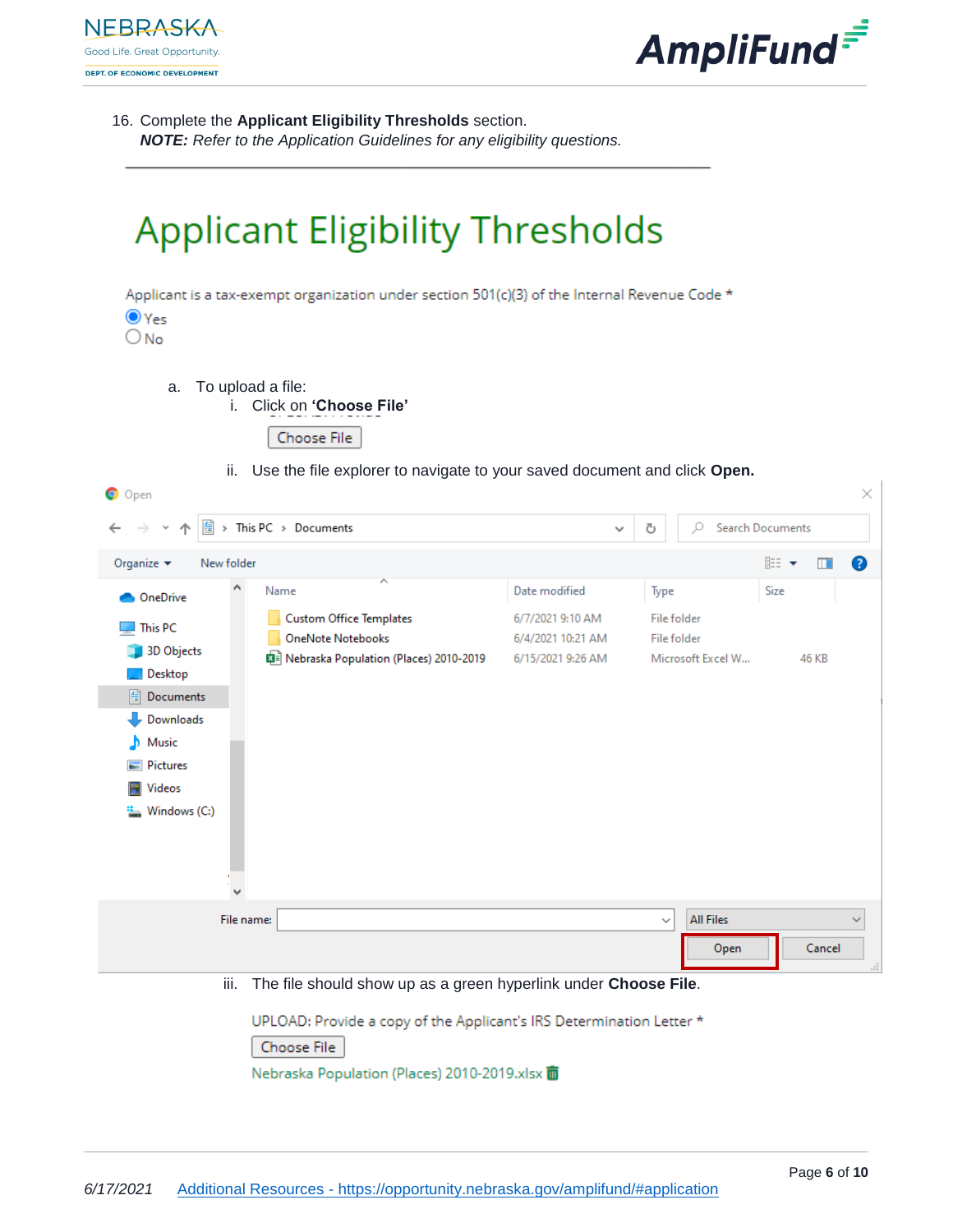



iv. If you need to delete the file, choose the **trashcan icon**. Follow steps 16. A. i – iii to attach a new file.

Nebraska Population (Places) 2010-2019.xlsx 面

17. Complete the **Project Information** section.

# **Project Information**

Name of Facility or Project (Project Name)

Is your capital project located in Nebraska? \*

18. Complete the **Preparer Information** section



\*The Applicant Primary Contact Information is on the previous page, Project Information section.

Is the Preparer organization different from the Applicant organization? \*  $\bigcirc$  Yes  $\bigcirc$  No

19. Complete the **Award Information** section.

# **Award Information**

If your application is approved, who will be the main contact to manage the Post-Award process? This main contact is referred to as the Recipient Grant Manager.

Recipient Grant Manager - First Name \* Recipient Grant Manager - Last Name \*

#### 20. Complete the **Terms of Acceptance**

# **Terms of Acceptance**

To the best of my knowledge and belief, data and information in this application is true and correct, including any commitment of local or other resources. The applicant will comply with all requirements in the Shovel-<br>Rea nero response to the firm of a valiable funding. By signing and submitting this form, I affirm that the governing body of the applicant has duly authorized this application and I have been authorized to application and I h submit the application.



Electronic Signature

21. When you are finished with the form, choose **Mark as Complete**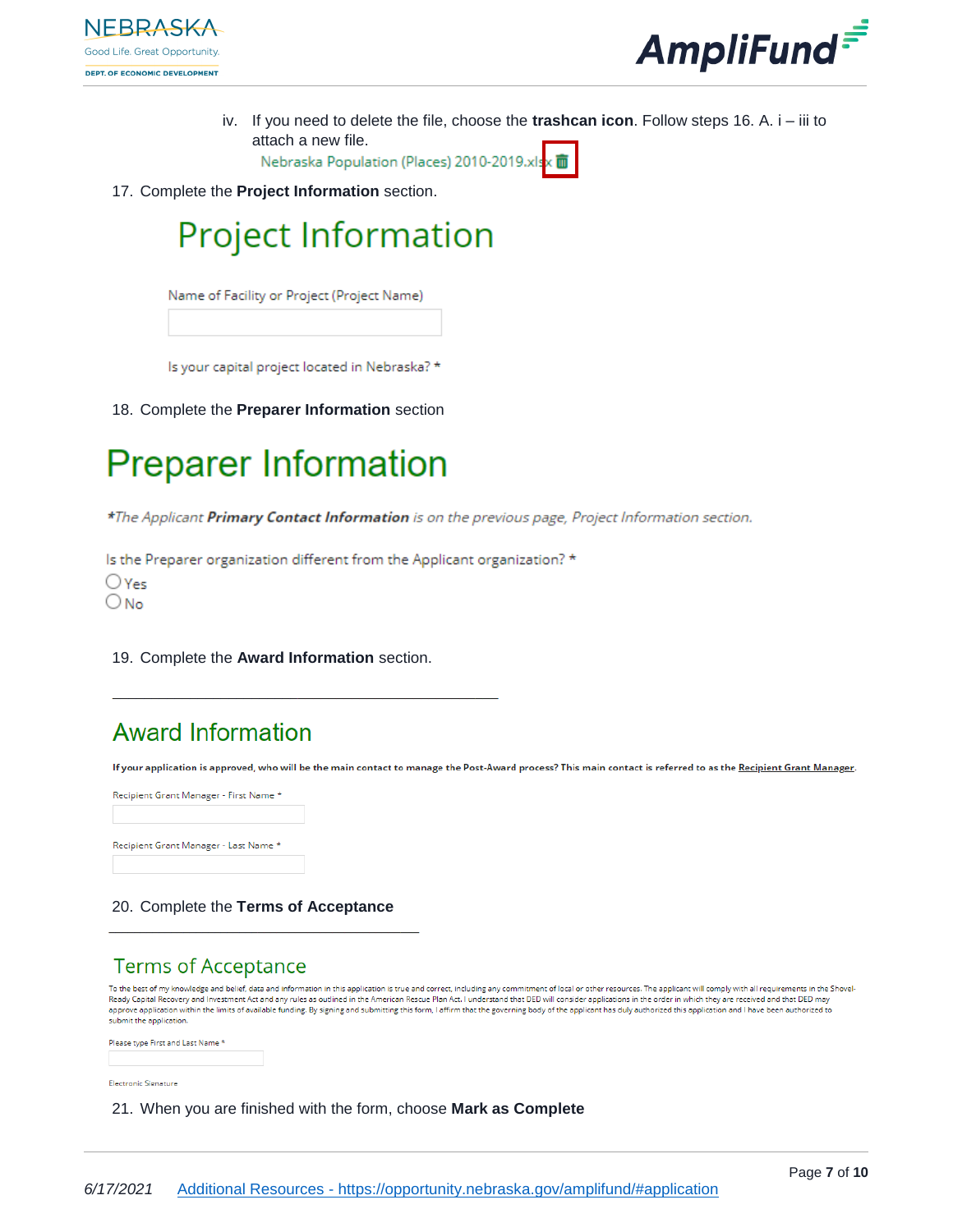

#### 22. Click **Save & Continue**

## **Printing Forms**

Each form can be printed individually by clicking the 'Print' icon located in the same row of the form.

| Name                     | Status      | Print             |
|--------------------------|-------------|-------------------|
| Shovel-Ready Application | In Progress | $\mathbf{\Theta}$ |
|                          |             |                   |

**NOTE***: Applicants will have the ability to print a completed version of the application in its entirety before and after final submission.*

## **Verify that Forms are Complete**

#### **Each Application Form must be** *"Marked as Complete"* **in order to successfully submit an application.**

23. Check that all your application forms have a status of **Complete**.

## **Eligible to Submit Application:**

| Name                     | <b>Status</b> | Print |
|--------------------------|---------------|-------|
| Shovel-Ready Application | Complete      |       |

### **Not Eligible to Submit Application:**

| Name                     | Status   | Print |
|--------------------------|----------|-------|
| Shovel-Ready Application | Progress |       |

# **Submitting your Application**

When you are ready to submit your application, click on the Submit button on the timeline.



From the Submit page, you will be able to:

- Download your completed application before or after submission.
- Jump to any of the application sections to review your answers by utilizing the timeline at the top of the page.
- Submit your application.

## **How to Download and Review your Application**

23. Click the green **Review** button to download a PDF of your completed application.

**Review**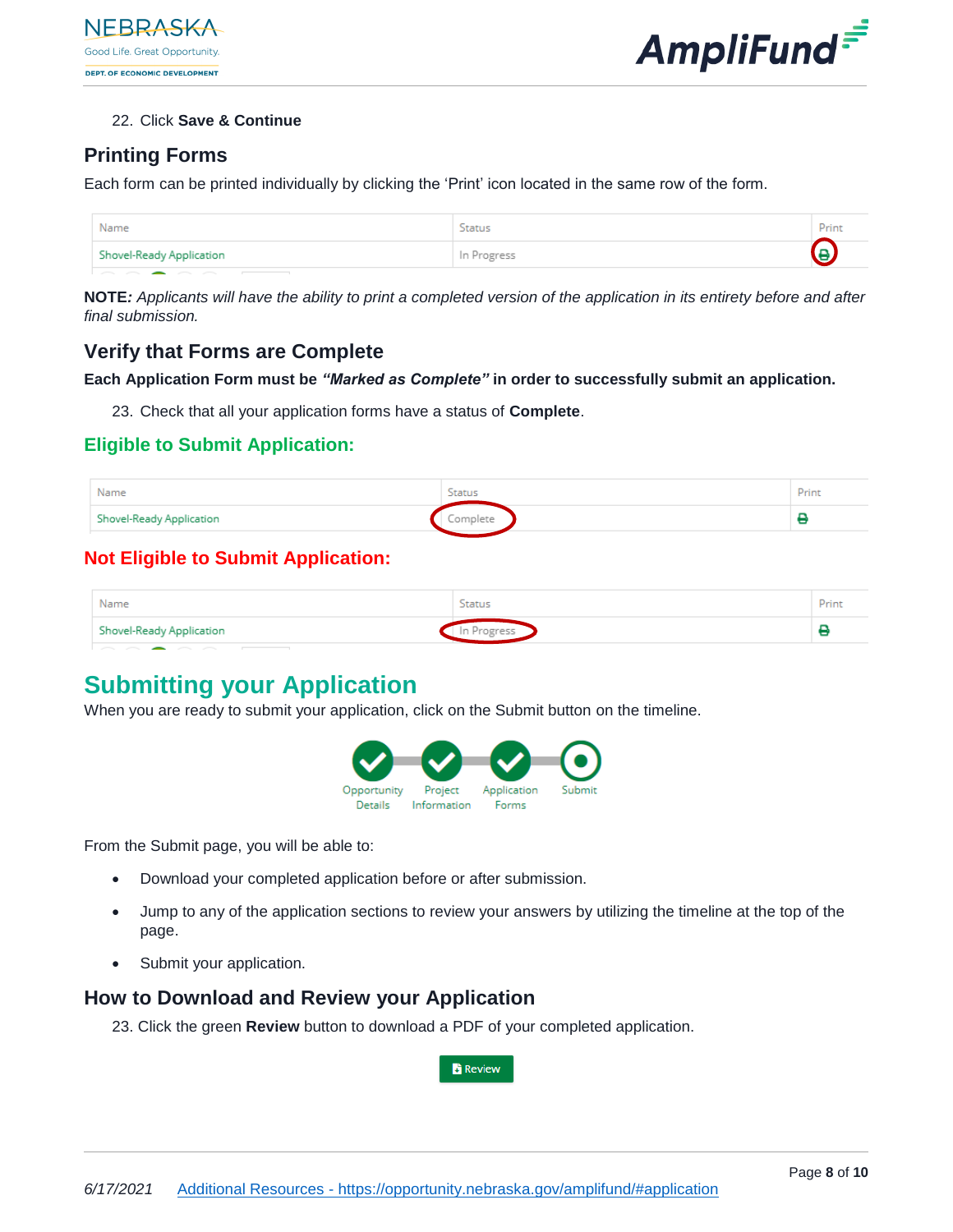



## **How to Submit Application**

- In order to Submit your application to the Nebraska Department of Economic Development, all sections and application forms must be **Marked as Complete**.
- You can verify that all sections and application forms have been **Marked as Complete** by referencing the timeline at the top of page and ensuring there is a check in each section.
- When all sections have been **Marked as Complete**, submit your application by clicking on the green **Submit** button.

#### **Eligible to Submit Application:**



Submit **B** Review

### **Not Eligible to Submit Application:**

- If you have application forms or sections that have not been Marked as Complete, you will be unable to click the submit button and submit your application.
- A message will appear on this page in red, notifying you of any uncompleted forms or sections